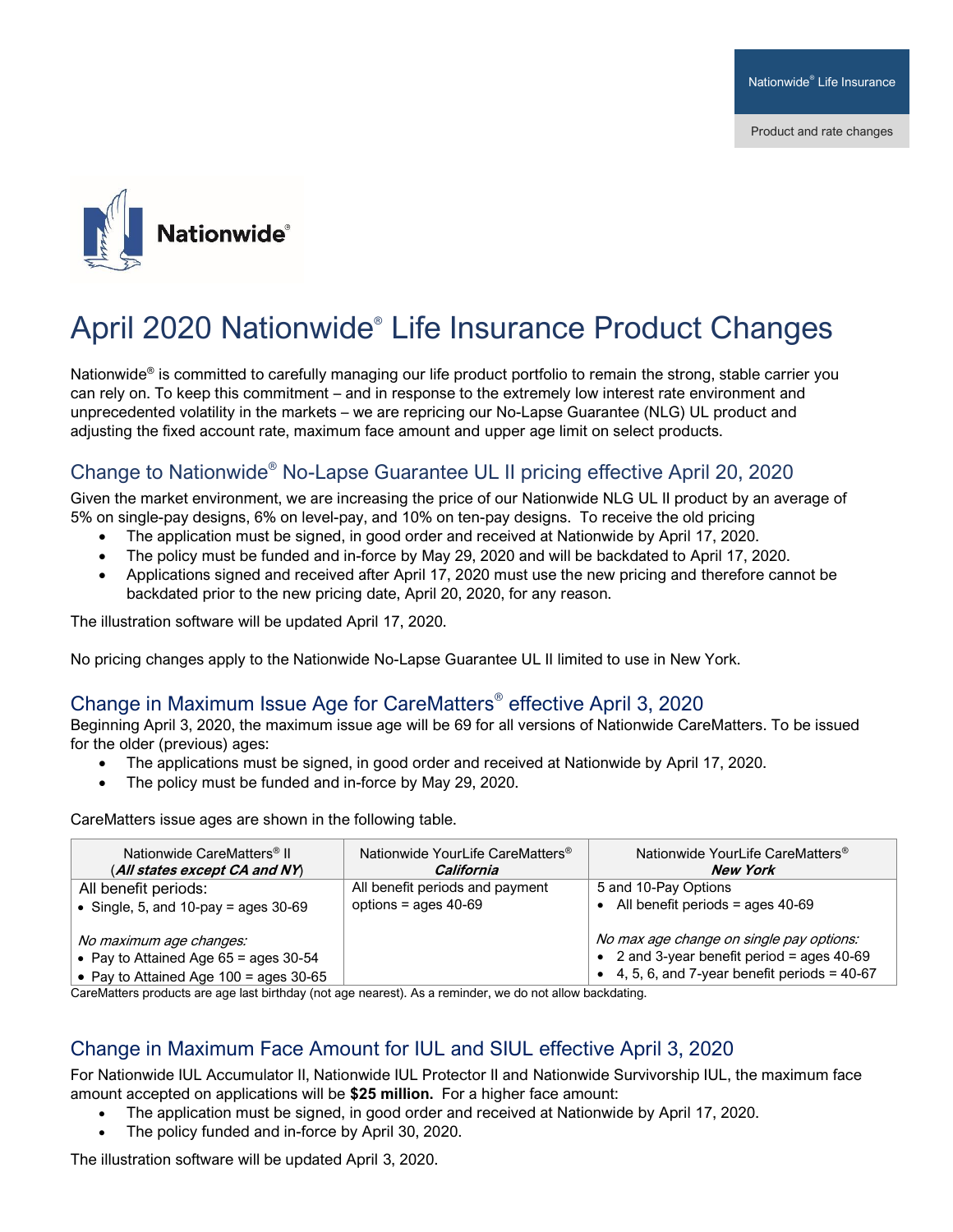#### Fixed account 0.25% rate decrease for IUL and VUL products effective April 1, 2020

The following fixed account rate changes apply to both in-force and new policies. Our currently marketed universal life products with fixed account rate changes are:

| <b>Indexed UL</b>                                                                                                                                                                                                              | <b>Current</b><br>rate | New<br>rate | Variable UL                                                      | Current<br>rate | <b>New</b><br>rate |
|--------------------------------------------------------------------------------------------------------------------------------------------------------------------------------------------------------------------------------|------------------------|-------------|------------------------------------------------------------------|-----------------|--------------------|
| • Nationwide IUL Accumulator II<br>• Nationwide IUL Protector II<br>• Nationwide Survivorship Indexed UL<br>Available for New York sales only:<br>• Nationwide YourLife IUL Accumulator<br>• Nationwide YourLife IUL Protector | 3.00%                  | 2.75%       | • Nationwide VUL<br>Accumulator<br>• Nationwide VUL<br>Protector | 3.00%           | 2.75%              |

The 0.25% fixed account rate decrease also applies to our universal life products no longer marketed including Nationwide YourLife IUL Accumulator and Nationwide YourLife IUL Protector sold before December 9, 2019 and Nationwide Universal Protector. An in-force IUL or VUL policy may require additional premium if the policy is minimally funded.

Current rates are subject to change. Please contact the Nationwide Life Insurance Solutions Center at 1-800-321-6064 for current rate information.

# Fixed account 0.25% rate decrease on CareMatters® products effective April 1, 2020

The rate credited to the Nationwide CareMatters fixed account is decreasing by 0.25% and applies to both in-force and new policies. This change does not impact premiums. CareMatters illustrations are shown on a guaranteed basis only. If premiums are paid and no loans or partial surrenders are taken, the benefits are guaranteed.

| <b>Nationwide CareMatters</b>                                                                              | <b>Current</b><br>rate | <b>New</b><br>rate |
|------------------------------------------------------------------------------------------------------------|------------------------|--------------------|
| • Nationwide CareMatters II (All states except CA and NY)<br>• Nationwide YourLife CareMatters (CA and NY) | 2.25%                  | 2.00%              |

As always, we actively monitor our product portfolio and will notify you of specific product and pricing changes as soon as we can.

#### Honoring our commitments

By carefully managing our diverse life product portfolio, we have been able to consistently honor our commitments, even in times of economic disruption. We remain strongly committed to serving you and your clients' life insurance needs. Thank you for putting your trust in Nationwide.

# **Markets change, but our commitment doesn't**.

Contact us today with any questions about these changes.

| Nationwide Life Insurance | Brokerage General Agents (BGAs) | Nationwide Financial Network <sup>®</sup> (NFN) |
|---------------------------|---------------------------------|-------------------------------------------------|
| <b>Solutions Center</b>   | Solutions Center                | <b>Solutions Center</b>                         |
| 1-800-321-6064            | 1-888-767-7373                  | 1-877-223-0795                                  |